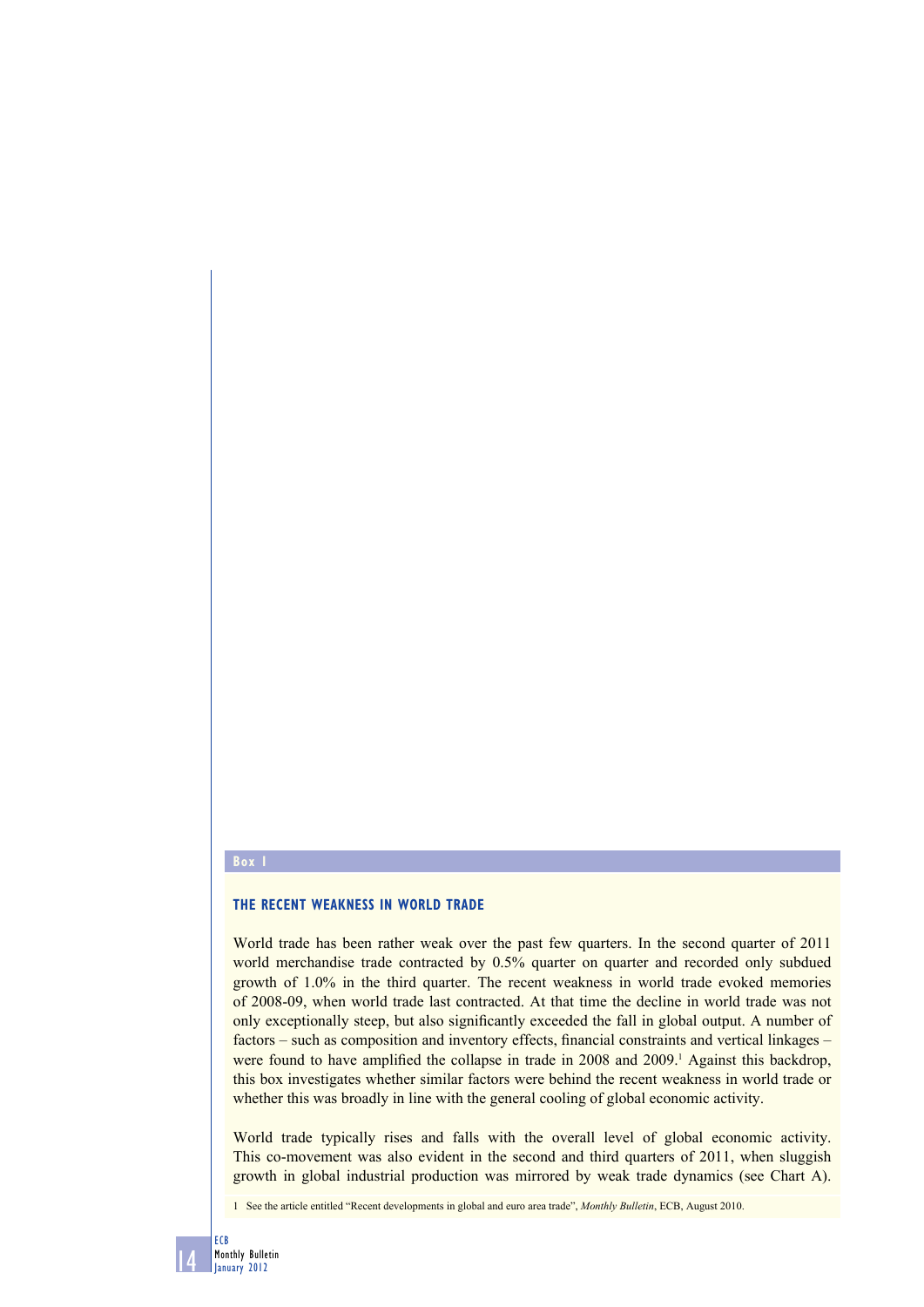## **ECONOMIC AND MONETARY DEVELOPMENTS**

The external environment of the euro area

## **Chart A World trade in goods and world industrial production**

(quarter-on-quarter percentage changes) world trade in goods







Source: Netherlands Bureau for Economic Policy Analysis (CPB). Note: The last observation refers to the third quarter of 2011.

Sources: OECD (Quarterly National Accounts) and ECB staff. Notes: Positive numbers indicate that actual quarter-on-quarter import growth was stronger than import growth implied by a standard import equation. The last observation refers to the third quarter of 2011 (except Canada and Switzerland, for which the last observation refers to the second quarter of 2011). No timely data are available for the United Kingdom.

However, the question remains as to whether the magnitude of the recent drop in world trade (and the subsequent quarter of subdued growth) was commensurate with global economic conditions. In answering this question, this box adopts the "wedge methodology".<sup>2</sup> Based on country-level data for major non-euro area OECD economies up to the third quarter of 2011 the wedge is derived between a country's actual import growth and the import growth rate "predicted by theory". The latter is based on a calibrated import demand relationship, which assumes that imports will increase with: (i) domestic absorption ("demand"); and (ii) the price of domestic products relative to import prices. A wedge close to zero suggests that trade growth is well explained by absorption and relative prices.

As it turns out, the wedges are relatively small (in absolute value) for the last two quarters in the sample (see Chart B). In other words, import growth was broadly in line with the developments in absorption and relative prices, with little evidence that special factors were dragging down world trade. Similar findings emerge for other OECD economies. In 2008-09, by contrast, exceptionally large negative wedges were recorded in countries such as the United States and Japan, confirming that the drop in imports at the time was significantly steeper than a simple import demand equation would have predicted. These findings are broadly confirmed by more elaborate empirical trade models.

Short-term indicators suggest that world trade is likely to follow global production quite closely in the near term. Following a number of rather weak readings, the Purchasing Managers' Indices

<sup>2</sup> For methodological details, see Levchenko, A., Lewis, L. and Tesar, L., "The collapse of international trade during the 2008-2009 crisis: in search of the smoking gun", *Economic Review*, IMF, Vol. 58, No 2, 2010.